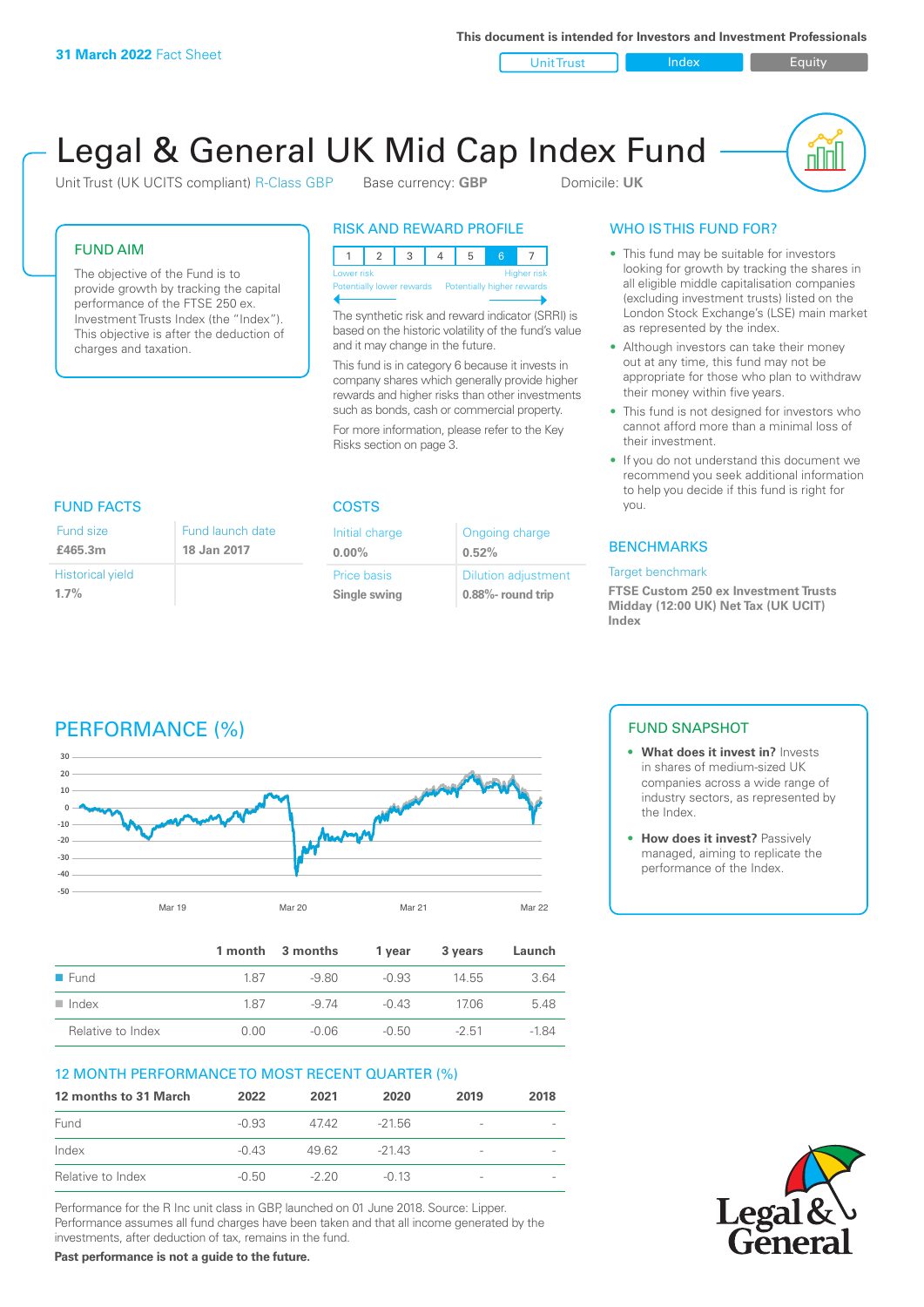### Legal & General UK Mid Cap Index Fund

Unit Trust (UK UCITS compliant) R-Class GBP

### PORTFOLIO BREAKDOWN

All data sources are a combination of LGIM and the Fund Accountant unless otherwise stated. Totals may not sum to due to rounding. In order to minimise transaction costs, the Fund will not always own all the assets that constitute the index and on occasion it will own assets that are not in the index. The number of fund holdings can also differ from the index due to corporate events and proxy holdings.

| SECTOR (%)                 |      | <b>COUNTRY (%)</b> |       | TOP 10 HOLDINGS (%)   | Top 10 holdings 14.0%<br>Rest of portfolio 86.0%<br>No. of holdings in fund 180<br>No. of holdings in index 179 |
|----------------------------|------|--------------------|-------|-----------------------|-----------------------------------------------------------------------------------------------------------------|
| $\blacksquare$ Industrials | 21.2 | United Kingdom     | 100.0 | Centrica              | 1.7                                                                                                             |
|                            |      |                    |       |                       |                                                                                                                 |
| Consumer Discretionary     | 19.1 |                    |       | Tritax Big Box REIT   | 1.7                                                                                                             |
| $\blacksquare$ Financials  | 18.9 |                    |       | Weir Group            | 1.6                                                                                                             |
| Real Estate                | 14.6 |                    |       | Unite Group           | 1.4                                                                                                             |
| ■ Technology               | 5.1  |                    |       | Direct Line Insurance | 1.4                                                                                                             |
| Consumer Staples           | 4.9  |                    |       | Imi                   | 1.3                                                                                                             |
| $\blacksquare$ Utilities   | 4.3  |                    |       | Easyjet               | 1.3                                                                                                             |
| ■ Basic Materials          | 4.3  |                    |       | Johnson Matthey       | 1.3                                                                                                             |
| $\blacksquare$ Health Care | 3.6  |                    |       | Convatec Group        | 1.3                                                                                                             |
| $\blacksquare$ Energy      | 2.7  |                    |       | Tate & Lyle           | 1.3                                                                                                             |
| ■ Telecommunications       | 1.2  |                    |       |                       |                                                                                                                 |



The Index Fund Management team comprises 25 fund managers, supported by two analysts. Management oversight is provided by the Global Head of Index Funds. The team has average industry experience of 15 years, of which seven years has been at LGIM, and is focused on achieving the equally important objectives of close tracking and maximising returns.